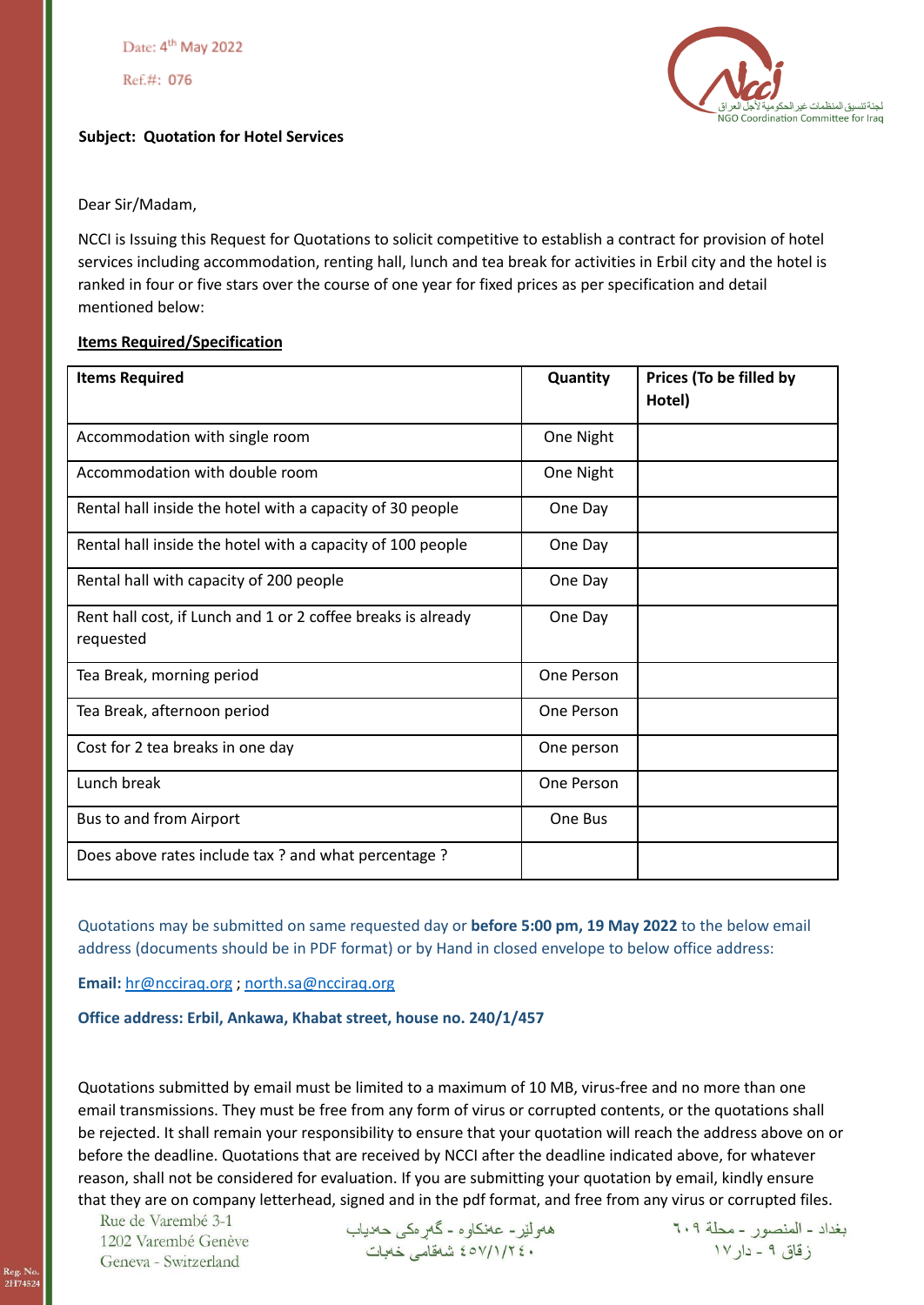Please take note of the following requirements and conditions pertaining to the supply of the abovementioned goods:



| Currency                                     | <b>USD</b>                                                                                                                                                                                                                                                                                                                                                                                                                                                                                                                       |  |
|----------------------------------------------|----------------------------------------------------------------------------------------------------------------------------------------------------------------------------------------------------------------------------------------------------------------------------------------------------------------------------------------------------------------------------------------------------------------------------------------------------------------------------------------------------------------------------------|--|
| Delivery point.                              | <b>NCCI Erbil office</b>                                                                                                                                                                                                                                                                                                                                                                                                                                                                                                         |  |
| All documentations shall be in this language | English                                                                                                                                                                                                                                                                                                                                                                                                                                                                                                                          |  |
| Payment Terms:                               | 100% upon satisfactory deliver,<br>The payment will be through Cheque in<br>the name of company or bank transfer to<br>company bank account.                                                                                                                                                                                                                                                                                                                                                                                     |  |
| Additional information or requirements:      | Primary contact person in the hotel.<br>$\bullet$<br>Authorization letter for authorized<br>manager to sign the contract.<br><b>Bank Account details</b><br>Valid Tax clearance letter<br>Valid Registration Certificates<br>The hotel will be chosen after a visit by<br>the procurement department.<br>The hotel to be committed to the above<br>provided prices for one year from date of<br>signing the contract.<br>More than one hotel will be chosen for<br>signing a contract with NCCI for providing<br>hotel services. |  |

Rue de Varembé 3-1 1202 Varembé Genève Geneva - Switzerland

هەولێر- عەنكاوە - گەرەكى حەدياب<br>٤٥٧/١/٢٤٠ شەقامى خەبات

بغداد - المنصور - محلة ٦٠٩<br>زقاق ٩ - دار ١٧